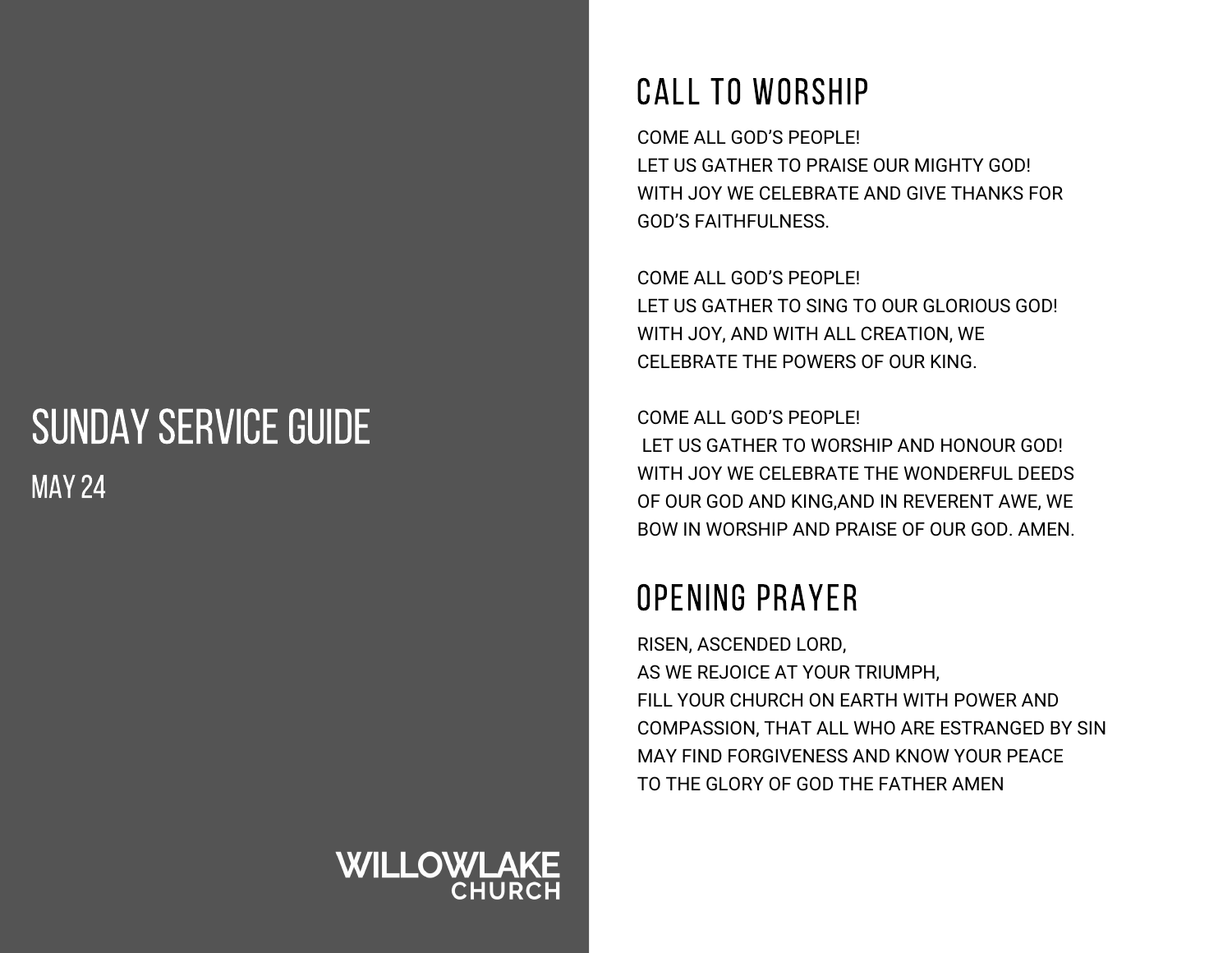#### GOD OF WONDERS

LORD OF ALL CREATION OF WATER EARTH AND SKY THE HEAVENS ARE YOUR TABERNACLE GLORY TO THE LORD ON HIGH

GOD OF WONDERS BEYOND OUR GALAXY YOU ARE HOLY HOLY THE UNIVERSE DECLARES YOUR MAJESTY YOU ARE HOLY HOLY LORD OF HEAVEN AND EARTH LORD OF HEAVEN AND EARTH

EARLY IN THE MORNING I WILL CELEBRATE THE LIGHT WHEN I STUMBLE IN THE DARKNESS I WILL CALL YOUR NAME BY NIGHT

HALLELUJAH (TO THE LORD OF HEAVEN AND EARTH) HALLELUJAH (TO THE LORD OF HEAVEN AND EARTH) HALLELUJAH (TO THE LORD OF HEAVEN AND EARTH) YOU ARE HOLY

GOD OF WONDERS BEYOND OUR GALAXY YOU ARE HOLY HOLY PRECIOUS LORD REVEAL YOUR HEART TO ME FATHER HOLD ME HOLD ME THE UNIVERSE DECLARES YOUR MAJESTY YOU ARE HOLY HOLY HOLY HOLY

CCLI SONG # 3118757 MARC BYRD | STEVE HINDALONG © 2000 NEVER SAY NEVER SONGS (ADMIN. BY BRENTWOOD-BENSON MUSIC PUBLISHING, INC.) CCLI LICENSE # 141683

### 10,000 REASONS (BLESS THE LORD)

BLESS THE LORD O MY SOUL O MY SOUL WORSHIP HIS HOLY NAME SING LIKE NEVER BEFORE O MY SOUL I'LL WORSHIP YOUR HOLY NAME

THE SUN COMES UP IT'S A NEW DAY DAWNING IT'S TIME TO SING YOUR SONG AGAIN WHATEVER MAY PASS AND WHATEVER LIES BEFORE ME LET ME BE SINGING WHEN THE EVENING COMES

YOU'RE RICH IN LOVE AND YOU'RE SLOW TO ANGER YOUR NAME IS GREAT AND YOUR HEART IS KIND FOR ALL YOUR GOODNESS I WILL KEEP ON SINGING TEN THOUSAND REASONS FOR MY HEART TO FIND